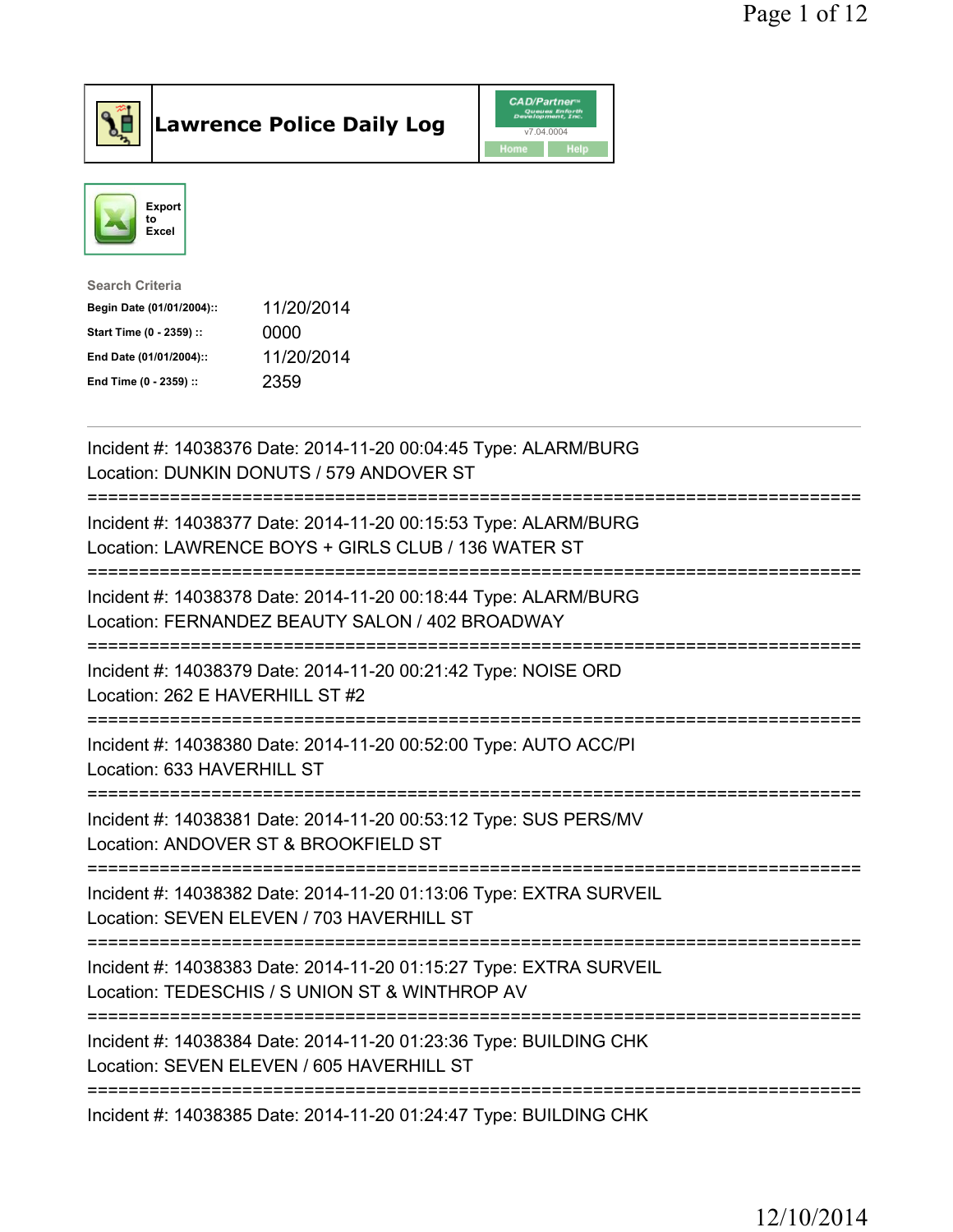Location: TEDESCHI / S UNION ST & EXETER ST =========================================================================== Incident #: 14038386 Date: 2014-11-20 01:32:48 Type: SPECIAL CHECK Location: TEDESCHI / 208 S BROADWAY =========================================================================== Incident #: 14038387 Date: 2014-11-20 01:33:37 Type: SPECIAL CHECK Location: SEVEN ELEVEN / 370 BROADWAY =========================================================================== Incident #: 14038388 Date: 2014-11-20 01:39:18 Type: NOISE ORD Location: 34 JUNIPER ST FL 2ND =========================================================================== Incident #: 14038389 Date: 2014-11-20 02:05:12 Type: M/V STOP Location: ANDOVER ST & PARKER ST =========================================================================== Incident #: 14038390 Date: 2014-11-20 02:28:39 Type: ANIMAL COMPL Location: 1 GENERAL ST =========================================================================== Incident #: 14038391 Date: 2014-11-20 02:49:50 Type: SPECIAL CHECK Location: TEDESCHI / 208 S BROADWAY =========================================================================== Incident #: 14038392 Date: 2014-11-20 03:06:31 Type: SPECIAL CHECK Location: 179 ESSEX ST =========================================================================== Incident #: 14038393 Date: 2014-11-20 03:12:38 Type: BUILDING CHK Location: TEDESCHI / 208 S BROADWAY =========================================================================== Incident #: 14038394 Date: 2014-11-20 03:31:52 Type: ALARMS Location: HEAD START / 136 WATER ST =========================================================================== Incident #: 14038395 Date: 2014-11-20 03:59:26 Type: SUS PERS/MV Location: 108 SUNSET AV =========================================================================== Incident #: 14038396 Date: 2014-11-20 04:02:21 Type: SPECIAL CHECK Location: TEDESCHI / 208 S BROADWAY =========================================================================== Incident #: 14038397 Date: 2014-11-20 06:21:35 Type: ALARMS Location: 120 LEXINGTON ST =========================================================================== Incident #: 14038398 Date: 2014-11-20 06:39:11 Type: M/V STOP Location: HAVERHILL ST & PROSPECT ST =========================================================================== Incident #: 14038399 Date: 2014-11-20 07:08:06 Type: B&E/MV/PAST Location: 87 SUMMER ST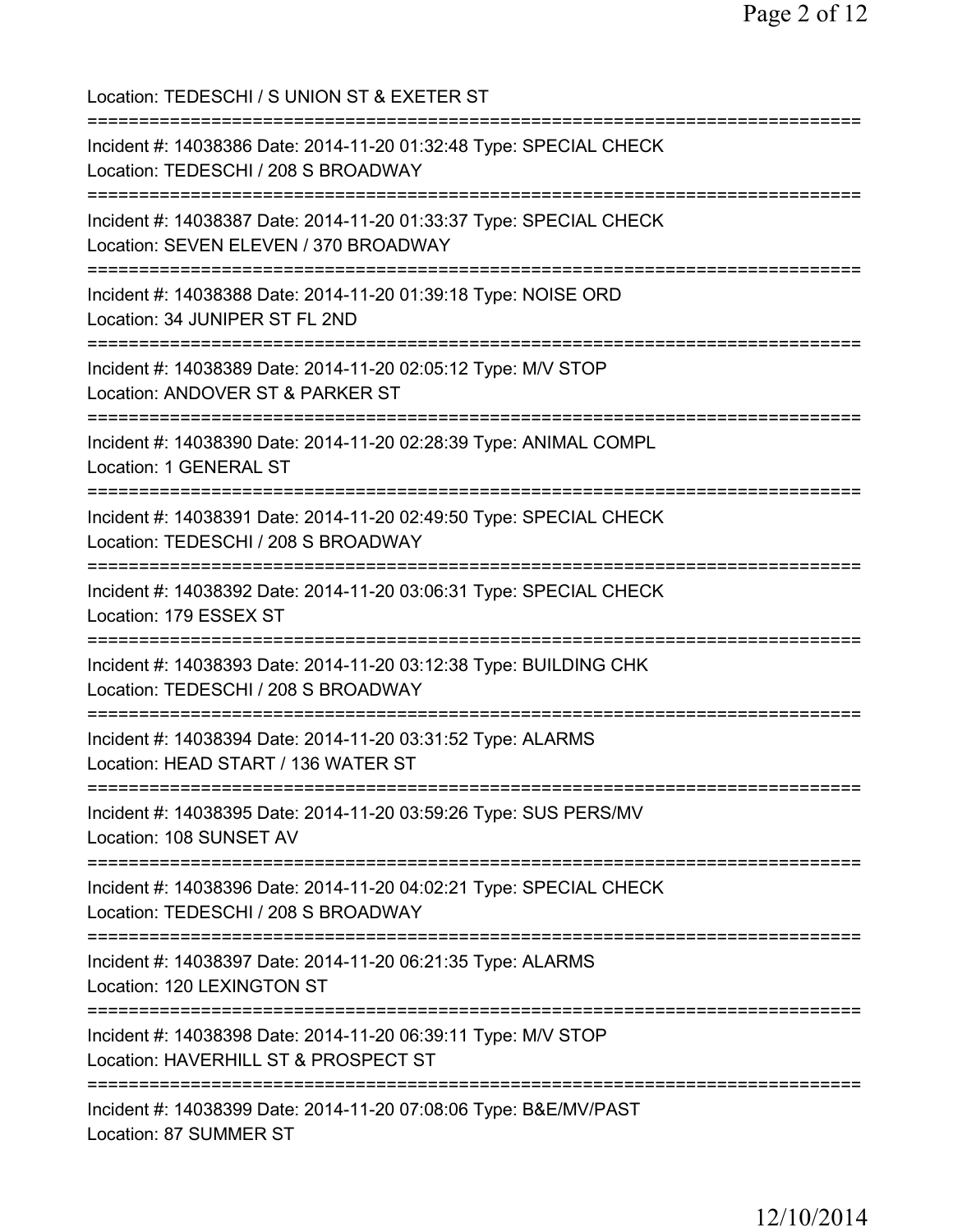| Incident #: 14038400 Date: 2014-11-20 07:09:58 Type: DISTURBANCE<br>Location: 167 WILLOW ST FL 2 OR 3                                                 |
|-------------------------------------------------------------------------------------------------------------------------------------------------------|
| Incident #: 14038401 Date: 2014-11-20 07:29:24 Type: STOLEN PROP<br>Location: 217 PARK ST                                                             |
| Incident #: 14038402 Date: 2014-11-20 07:34:12 Type: SUS PERS/MV<br>Location: 10 MT VERNON ST                                                         |
| Incident #: 14038403 Date: 2014-11-20 07:41:51 Type: ANIMAL COMPL<br>Location: ARLINGTON ST & TENNEY ST                                               |
| Incident #: 14038405 Date: 2014-11-20 07:46:11 Type: M/V STOP<br>Location: ERVING AV & SHORT ST                                                       |
| Incident #: 14038404 Date: 2014-11-20 07:47:04 Type: UNWANTEDGUEST<br>Location: DAYBREAK SHELTER / 19 WINTER ST<br>=============================      |
| Incident #: 14038406 Date: 2014-11-20 07:54:26 Type: HIT & RUN M/V<br>Location: 27 MANCHESTER ST<br>=================================                 |
| Incident #: 14038407 Date: 2014-11-20 07:58:09 Type: M/V STOP<br>Location: BROADWAY & LOWELL ST                                                       |
| Incident #: 14038408 Date: 2014-11-20 08:05:33 Type: M/V STOP<br>Location: INMAN ST & S BROADWAY                                                      |
| Incident #: 14038409 Date: 2014-11-20 08:20:29 Type: ALARMS<br>Location: 348 JACKSON ST                                                               |
| Incident #: 14038410 Date: 2014-11-20 09:20:02 Type: ALARM/BURG<br>Location: ANGELICA CHURCH / 61 WARREN ST<br>====================================== |
| Incident #: 14038411 Date: 2014-11-20 09:24:21 Type: TOW OF M/V<br>Location: LAWRENCE ST & OAK ST                                                     |
| Incident #: 14038412 Date: 2014-11-20 09:26:42 Type: A&B PAST<br>Location: 85 BASSWOOD ST FL 2                                                        |
| Incident #: 14038413 Date: 2014-11-20 09:44:12 Type: MAL DAMAGE<br>Location: 15 UNION ST                                                              |
|                                                                                                                                                       |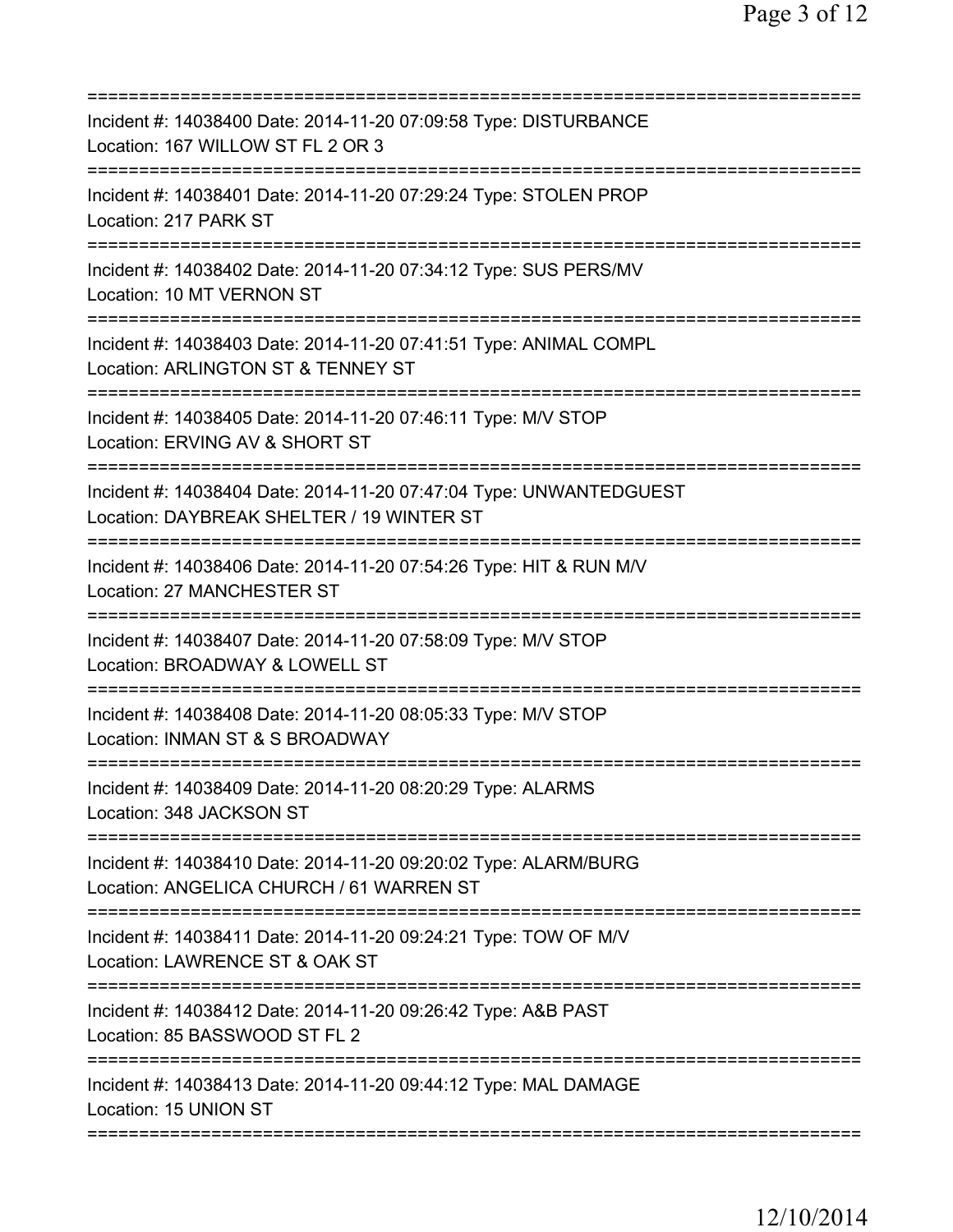| Incident #: 14038414 Date: 2014-11-20 09:56:45 Type: LARCENY/MV/PAST<br>Location: 109 UNION ST FL 1                                      |
|------------------------------------------------------------------------------------------------------------------------------------------|
| Incident #: 14038415 Date: 2014-11-20 10:05:36 Type: M/V STOP<br>Location: 31 JACKSON ST                                                 |
| Incident #: 14038416 Date: 2014-11-20 10:07:43 Type: SPECIAL CHECK<br>Location: 280 MERRIMACK ST                                         |
| Incident #: 14038417 Date: 2014-11-20 10:12:29 Type: SUS PERS/MV<br>Location: 288 FARNHAM ST                                             |
| ==============================<br>Incident #: 14038418 Date: 2014-11-20 10:13:57 Type: VIO CITY ORD<br>Location: LEA ST & WYMAN ST       |
| Incident #: 14038419 Date: 2014-11-20 10:15:44 Type: TRESPASSING<br>Location: 1 GENERAL ST                                               |
| Incident #: 14038420 Date: 2014-11-20 10:17:41 Type: M/V STOP<br>Location: CARLETON ST & EVERETT ST                                      |
| Incident #: 14038421 Date: 2014-11-20 10:17:45 Type: ALARM/BURG<br>Location: 32 STEVENS AV                                               |
| Incident #: 14038422 Date: 2014-11-20 10:28:02 Type: ROBBERY UNARM<br>Location: CVS PHARMACY / 266 BROADWAY                              |
| Incident #: 14038423 Date: 2014-11-20 10:28:16 Type: MEDIC SUPPORT<br>Location: ARONS FURNITURE / 50 ESSEX ST                            |
| Incident #: 14038424 Date: 2014-11-20 10:33:47 Type: MAN DOWN<br>Location: MCDONALDS / 50 BROADWAY                                       |
| Incident #: 14038425 Date: 2014-11-20 10:41:52 Type: ALARM/BURG<br>Location: FIGUEROA RESD / 32 STEVENS AV                               |
| ===================================<br>Incident #: 14038426 Date: 2014-11-20 10:43:47 Type: INVESTIGATION<br>Location: 10 DIAMOND ST #18 |
| Incident #: 14038427 Date: 2014-11-20 10:43:53 Type: NOTIFICATION<br>Location: 156 EXCHANGE ST #3                                        |
| Incident #: 14038429 Date: 2014-11-20 10:51:50 Type: STOL/MV/PAS                                                                         |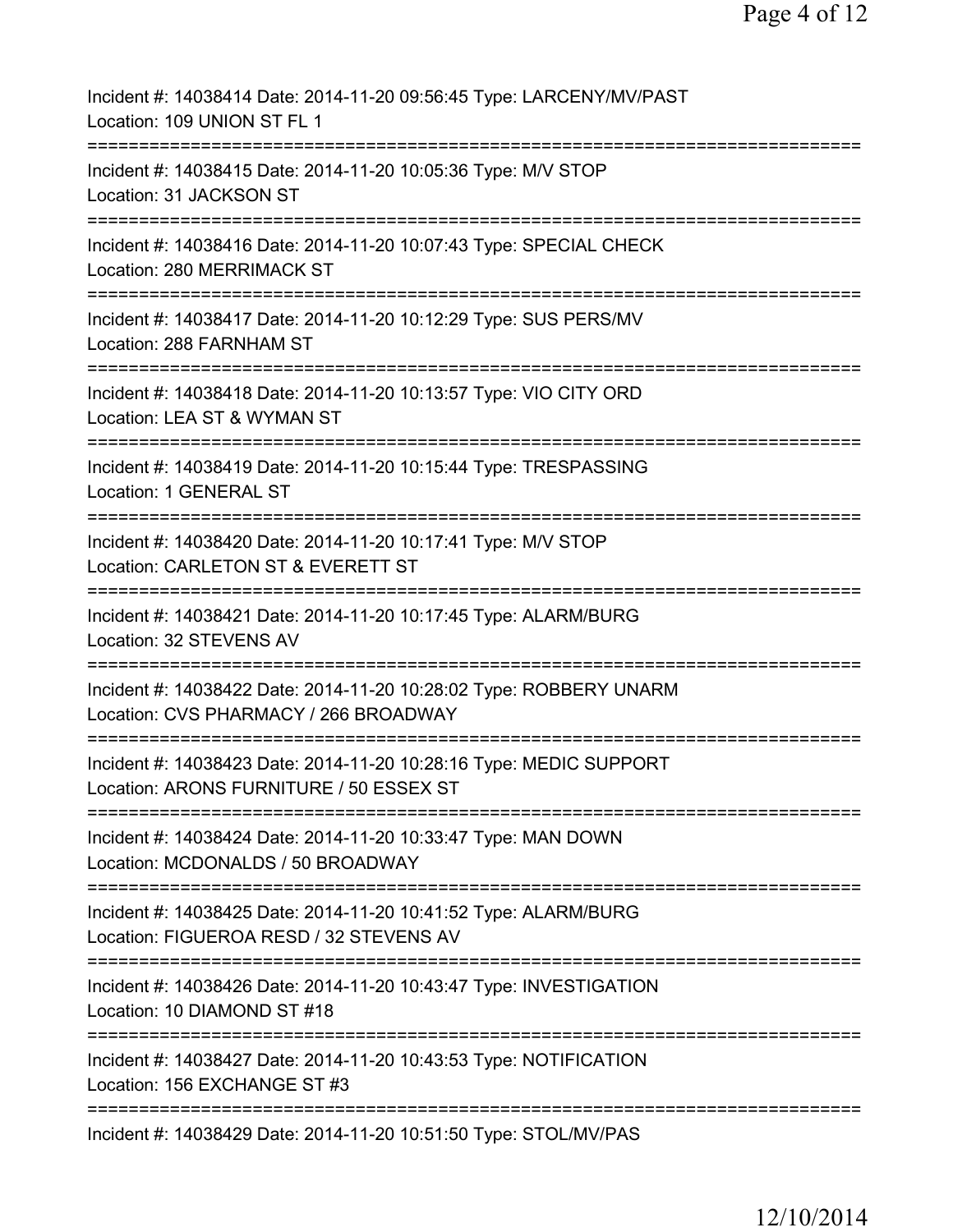Location: 11 SUMMER ST =========================================================================== Incident #: 14038428 Date: 2014-11-20 10:55:03 Type: M/V STOP Location: HAMPSHIRE ST & LOWELL ST =========================================================================== Incident #: 14038430 Date: 2014-11-20 11:27:16 Type: AUTO ACC/PED Location: 200 COMMON ST =========================================================================== Incident #: 14038431 Date: 2014-11-20 11:34:24 Type: AUTO ACC/NO PI Location: 416 BROADWAY =========================================================================== Incident #: 14038432 Date: 2014-11-20 11:35:44 Type: ALARM/BURG Location: 31 DANA ST =========================================================================== Incident #: 14038433 Date: 2014-11-20 11:45:37 Type: KEEP PEACE Location: 9 SUMMER ST #310S =========================================================================== Incident #: 14038434 Date: 2014-11-20 11:49:11 Type: TRESPASSING Location: MARSTON ST =========================================================================== Incident #: 14038436 Date: 2014-11-20 11:50:28 Type: A&B PAST Location: 2 APPLETON ST =========================================================================== Incident #: 14038438 Date: 2014-11-20 11:52:17 Type: IDENTITY THEFT Location: 11 LAWRENCE ST #302 FL 3 =========================================================================== Incident #: 14038435 Date: 2014-11-20 11:52:39 Type: M/V STOP Location: AMESBURY ST & ESSEX ST =========================================================================== Incident #: 14038437 Date: 2014-11-20 11:58:33 Type: M/V STOP Location: 407 ESSEX ST =========================================================================== Incident #: 14038439 Date: 2014-11-20 12:05:24 Type: THREATS Location: 19 PARK ST =========================================================================== Incident #: 14038440 Date: 2014-11-20 12:26:21 Type: UNATENEDCHILD Location: 31 FAIRMONT ST FL 2NDFL =========================================================================== Incident #: 14038441 Date: 2014-11-20 12:30:33 Type: SUS PERS/MV Location: CENTRAL BRIDGE =========================================================================== Incident #: 14038442 Date: 2014-11-20 12:32:07 Type: M/V STOP Location: JACKSON CT & JACKSON ST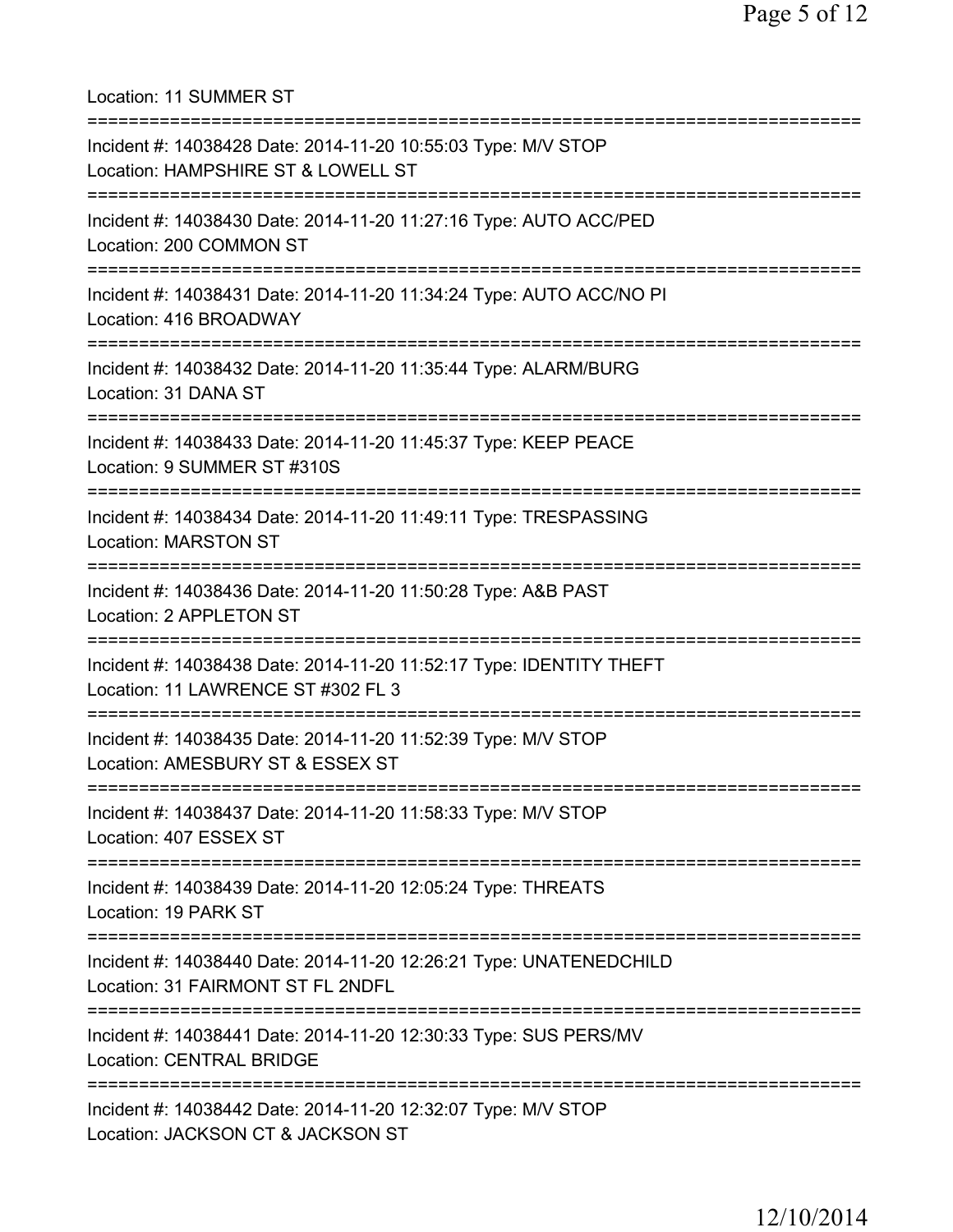| Incident #: 14038443 Date: 2014-11-20 12:45:32 Type: WARRANT SERVE<br>Location: 204 BAILEY ST                                              |
|--------------------------------------------------------------------------------------------------------------------------------------------|
| Incident #: 14038444 Date: 2014-11-20 12:51:40 Type: SUS PERS/MV<br>Location: 700 ESSEX ST                                                 |
| Incident #: 14038446 Date: 2014-11-20 12:58:59 Type: IDENTITY THEFT<br>Location: 11 LAWRENCE ST #407 FL 4<br>========================      |
| Incident #: 14038445 Date: 2014-11-20 13:00:00 Type: SPECIAL CHECK<br>Location: 280 MERRIMACK ST                                           |
| Incident #: 14038447 Date: 2014-11-20 13:07:06 Type: M/V STOP<br>Location: 77 WINTHROP AV                                                  |
| ====================================<br>Incident #: 14038448 Date: 2014-11-20 13:10:31 Type: M/V STOP<br>Location: BROADWAY & HAVERHILL ST |
| Incident #: 14038449 Date: 2014-11-20 13:11:23 Type: M/V STOP<br><b>Location: HAMPSHIRE ST</b>                                             |
| Incident #: 14038450 Date: 2014-11-20 13:20:11 Type: M/V STOP<br>Location: 55 PHILLIPS ST                                                  |
| Incident #: 14038451 Date: 2014-11-20 13:24:02 Type: TOW OF M/V<br>Location: 106 SUNSET AV                                                 |
| Incident #: 14038452 Date: 2014-11-20 13:25:51 Type: LARCENY/PAST<br>Location: HESS / 500 S UNION ST                                       |
| Incident #: 14038453 Date: 2014-11-20 13:34:52 Type: TOW OF M/V<br>Location: 20 BERKELEY ST                                                |
| Incident #: 14038454 Date: 2014-11-20 13:36:11 Type: M/V STOP<br>Location: 205 BROADWAY                                                    |
| Incident #: 14038455 Date: 2014-11-20 13:37:31 Type: M/V STOP<br>Location: ANDOVER ST & PARKER ST                                          |
| Incident #: 14038457 Date: 2014-11-20 13:39:26 Type: MV/BLOCKING<br>Location: E HAVERHILL ST & VINE ST                                     |
|                                                                                                                                            |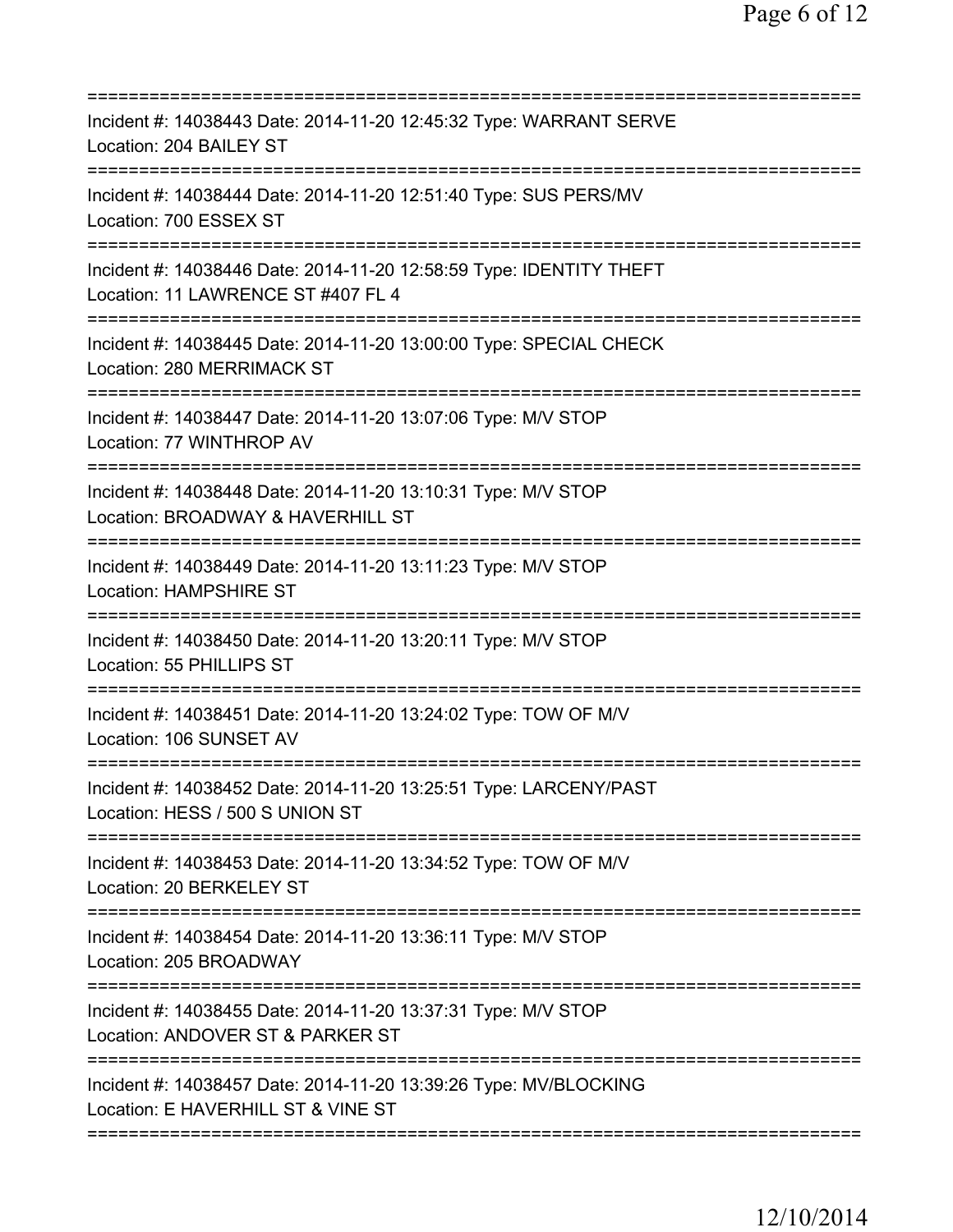| Incident #: 14038456 Date: 2014-11-20 13:39:36 Type: WARRANT SERVE<br>Location: 133 BAILEY ST                                                                  |
|----------------------------------------------------------------------------------------------------------------------------------------------------------------|
| Incident #: 14038458 Date: 2014-11-20 13:49:14 Type: DRUG VIO<br>Location: KFC / 490 S UNION ST                                                                |
| Incident #: 14038459 Date: 2014-11-20 13:50:50 Type: M/V STOP<br>Location: EXCHANGE ST & PARK ST                                                               |
| Incident #: 14038460 Date: 2014-11-20 13:52:28 Type: TOW OF M/V<br>Location: 69 BASSWOOD ST                                                                    |
| Incident #: 14038463 Date: 2014-11-20 13:56:57 Type: LARCENY/PAST<br>Location: 56 CROSBY ST                                                                    |
| Incident #: 14038461 Date: 2014-11-20 13:57:44 Type: AUTO ACC/NO PI<br>Location: 277 SALEM ST                                                                  |
| Incident #: 14038462 Date: 2014-11-20 14:02:18 Type: M/V STOP<br>Location: KENT ST & S UNION ST<br>----------                                                  |
| Incident #: 14038464 Date: 2014-11-20 14:09:09 Type: M/V STOP<br>Location: CARVER ST & SALEM ST                                                                |
| Incident #: 14038465 Date: 2014-11-20 14:16:10 Type: M/V STOP<br>Location: 71 MYRTLE ST                                                                        |
| Incident #: 14038466 Date: 2014-11-20 14:29:47 Type: ALARM/BURG<br>Location: 277 LOWELL ST                                                                     |
| =============================<br>=========================<br>Incident #: 14038467 Date: 2014-11-20 14:33:01 Type: M/V STOP<br>Location: ABBOTT ST & PARKER ST |
| =============================<br>-----------------<br>Incident #: 14038468 Date: 2014-11-20 14:37:27 Type: SUS PERS/MV<br>Location: 10 BELMONT ST              |
| Incident #: 14038469 Date: 2014-11-20 14:43:21 Type: KEEP PEACE<br>Location: 10 MONMOUTH ST                                                                    |
| Incident #: 14038470 Date: 2014-11-20 14:52:55 Type: UNWANTEDGUEST<br>Location: 6 DIAMOND ST                                                                   |
| Incident #: 14038471 Date: 2014-11-20 14:53:51 Type: SUS PERS/MV                                                                                               |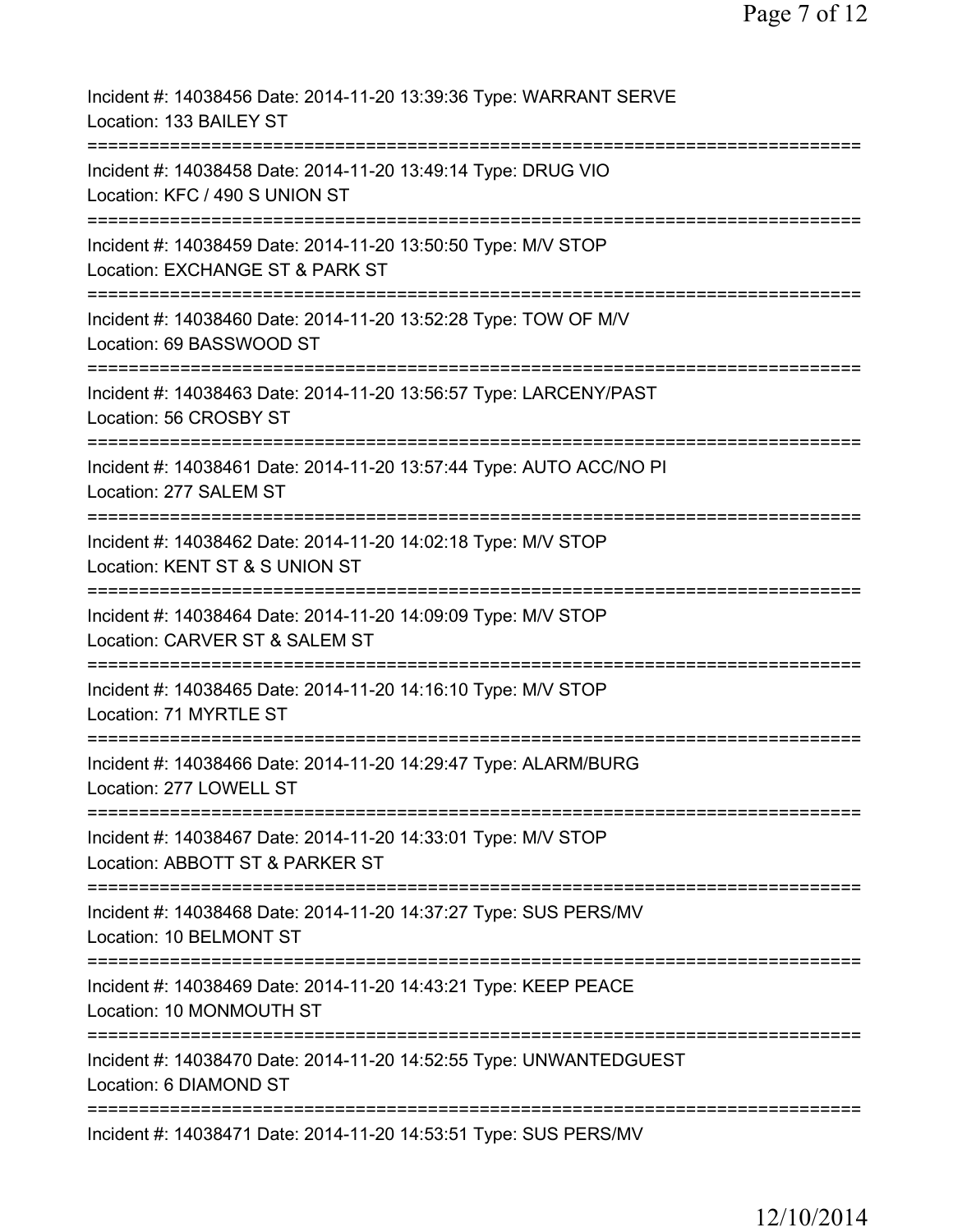Location: 99 AMES ST =========================================================================== Incident #: 14038472 Date: 2014-11-20 15:00:56 Type: TOW OF M/V Location: APPLETON ST & ESSEX ST =========================================================================== Incident #: 14038474 Date: 2014-11-20 15:15:57 Type: GUN CALL Location: ESSEX ST & JACKSON ST =========================================================================== Incident #: 14038473 Date: 2014-11-20 15:16:01 Type: ALARM/BURG Location: 80 SUNRAY ST =========================================================================== Incident #: 14038475 Date: 2014-11-20 15:24:24 Type: AUTO ACC/NO PI Location: BERKELEY ST & JACKSON ST =========================================================================== Incident #: 14038476 Date: 2014-11-20 15:35:26 Type: 911 HANG UP Location: 128 BAILEY ST =========================================================================== Incident #: 14038477 Date: 2014-11-20 15:48:21 Type: M/V STOP Location: 41 BERKELEY ST =========================================================================== Incident #: 14038478 Date: 2014-11-20 15:57:43 Type: INVEST CONT Location: 115 ALDER ST =========================================================================== Incident #: 14038479 Date: 2014-11-20 16:07:44 Type: ALARM/BURG Location: 369 WATER ST =========================================================================== Incident #: 14038480 Date: 2014-11-20 16:10:29 Type: INVESTIGATION Location: 136 WATER ST =========================================================================== Incident #: 14038481 Date: 2014-11-20 16:21:23 Type: SUICIDE ATTEMPT Location: 103 BROADWAY =========================================================================== Incident #: 14038482 Date: 2014-11-20 16:29:01 Type: AUTO ACC/PI Location: ESSEX ST & FLORAL ST =========================================================================== Incident #: 14038485 Date: 2014-11-20 16:32:32 Type: HIT & RUN M/V Location: 44 HILLSIDE AV =========================================================================== Incident #: 14038483 Date: 2014-11-20 16:33:38 Type: VIO CITY ORD Location: E HAVERHILL ST & VINE ST =========================================================================== Incident #: 14038484 Date: 2014-11-20 16:33:56 Type: RECOV/STOL/MV Location: 14 SARATOGA ST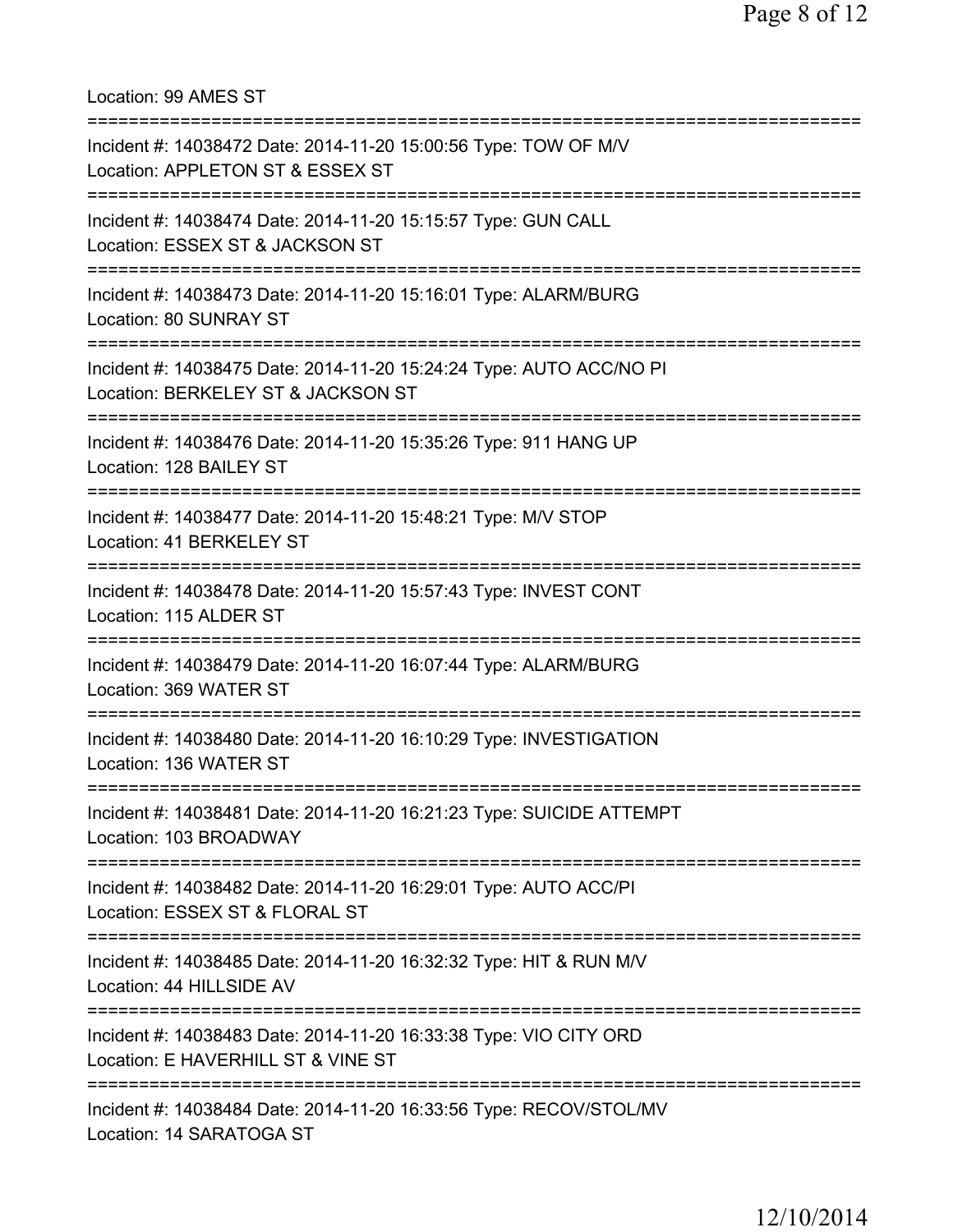| Incident #: 14038486 Date: 2014-11-20 16:41:39 Type: M/V STOP<br>Location: MERRIMACK ST & S UNION ST                         |
|------------------------------------------------------------------------------------------------------------------------------|
| Incident #: 14038487 Date: 2014-11-20 16:51:10 Type: B&E/MV/PROG<br>Location: 6 DIAMOND ST                                   |
| Incident #: 14038488 Date: 2014-11-20 17:03:52 Type: M/V STOP<br>Location: COMMON ST & LAWRENCE ST                           |
| Incident #: 14038489 Date: 2014-11-20 17:20:49 Type: SHOPLIFTING<br>Location: MARSHALL'S / 73 WINTHROP AV                    |
| Incident #: 14038490 Date: 2014-11-20 17:24:38 Type: E911 HANGUP<br>Location: LAWRENCE BOYS + GIRLS CLUB / 136 WATER ST      |
| Incident #: 14038491 Date: 2014-11-20 17:39:45 Type: ALARM/BURG<br>Location: RESD; SANDRA WILKINS/9786811191 / 436 LOWELL ST |
| Incident #: 14038492 Date: 2014-11-20 17:42:38 Type: LARCENY/PAST<br>Location: AMERICAN TOOL / 132 S BROADWAY                |
| Incident #: 14038493 Date: 2014-11-20 17:48:44 Type: MEDIC SUPPORT<br>Location: 54 NEWBURY ST<br>=================           |
| Incident #: 14038494 Date: 2014-11-20 18:34:27 Type: THREATS<br>Location: WILLOW'S MARKET / 68 WILLOW ST                     |
| Incident #: 14038495 Date: 2014-11-20 18:51:02 Type: SUS PERS/MV<br>Location: ESSEX ST & LINDEN ST                           |
| Incident #: 14038497 Date: 2014-11-20 19:05:37 Type: SUS PERS/MV<br><b>Location: HIGH ST</b>                                 |
| Incident #: 14038496 Date: 2014-11-20 19:05:39 Type: WARRANT SERVE<br>Location: ESSEX ST & LINDEN ST                         |
| Incident #: 14038498 Date: 2014-11-20 19:13:00 Type: ALARM/BURG<br>Location: THIRD BAPTIST CHURCH / 22 WARREN ST             |
| Incident #: 14038499 Date: 2014-11-20 19:30:03 Type: GENERAL SERV<br>Location: 90 LOWELL ST                                  |
|                                                                                                                              |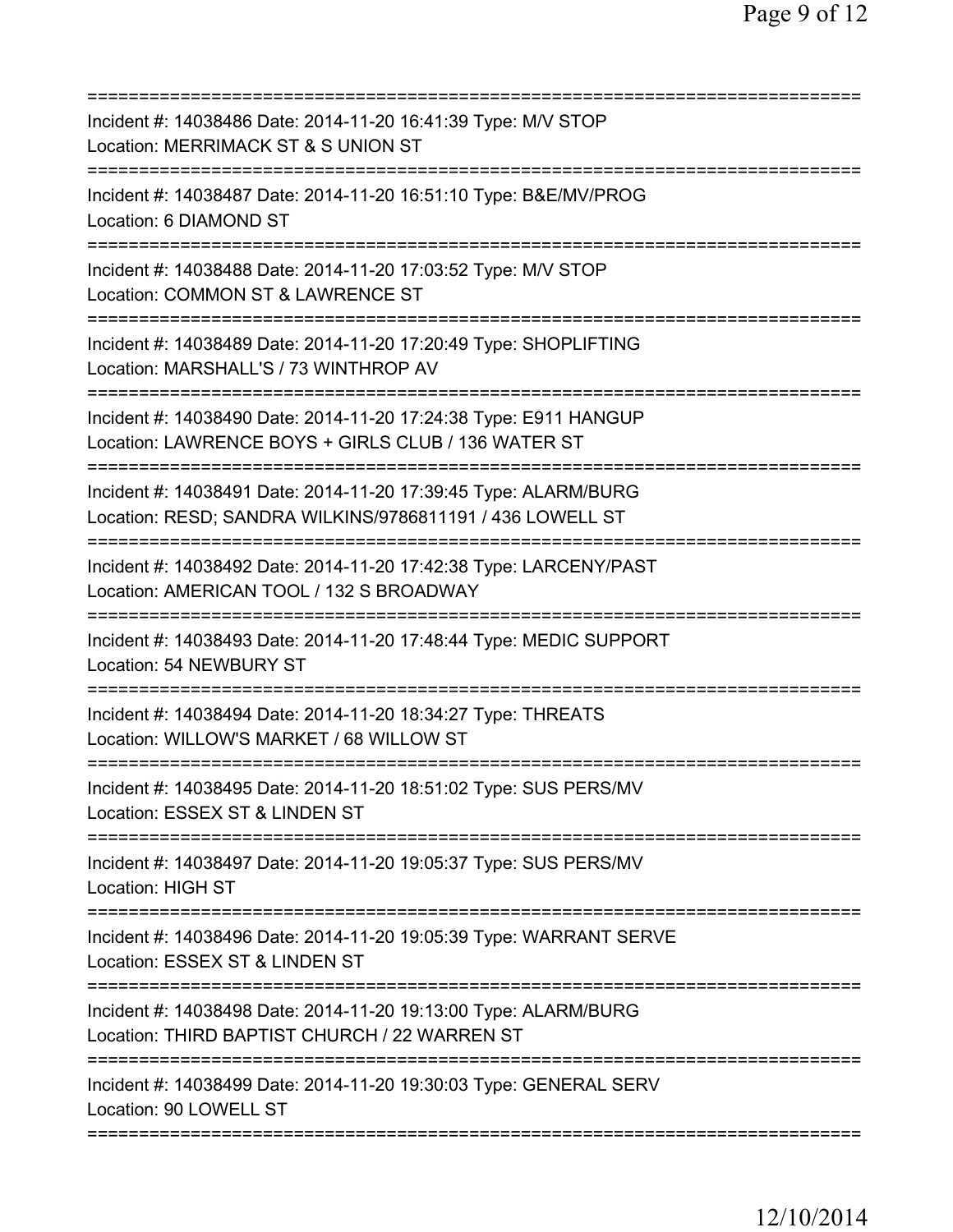| Incident #: 14038500 Date: 2014-11-20 19:37:02 Type: M/V STOP<br>Location: MISSERVILLE PARK / ALLEN                                                              |
|------------------------------------------------------------------------------------------------------------------------------------------------------------------|
| Incident #: 14038501 Date: 2014-11-20 19:37:46 Type: M/V STOP<br>Location: 45 BROADWAY                                                                           |
| Incident #: 14038503 Date: 2014-11-20 19:59:54 Type: AUTO ACC/PED<br>Location: BROADWAY & ESSEX ST                                                               |
| Incident #: 14038502 Date: 2014-11-20 20:00:04 Type: M/V STOP<br>Location: BROADWAY & HAVERHILL ST                                                               |
| Incident #: 14038504 Date: 2014-11-20 20:00:51 Type: SUS PERS/MV<br>Location: 20 HALE ST                                                                         |
| Incident #: 14038505 Date: 2014-11-20 20:25:24 Type: INVEST CONT<br>Location: 130 BOXFORD ST                                                                     |
| Incident #: 14038506 Date: 2014-11-20 20:30:45 Type: MV/BLOCKING<br>Location: 74 BAILEY ST                                                                       |
| Incident #: 14038507 Date: 2014-11-20 20:57:24 Type: B&E/PAST<br>Location: 2 SALEM ST                                                                            |
| Incident #: 14038508 Date: 2014-11-20 21:01:24 Type: SUS PERS/MV<br>Location: 427 LOWELL ST FL 1                                                                 |
| Incident #: 14038509 Date: 2014-11-20 21:09:35 Type: MAN DOWN<br>Location: 143 BAILEY ST                                                                         |
| ============================<br>:=============================<br>Incident #: 14038510 Date: 2014-11-20 21:16:41 Type: DISTURBANCE<br>Location: 640 HAVERHILL ST |
| Incident #: 14038511 Date: 2014-11-20 21:20:45 Type: ALARM/BURG<br>Location: MORA GROCERY/FREDDY MINI MARKET / 130 FRANKLIN ST                                   |
| Incident #: 14038512 Date: 2014-11-20 21:22:24 Type: DISTURBANCE<br>Location: 3 STATE ST                                                                         |
| Incident #: 14038513 Date: 2014-11-20 21:51:15 Type: M/V STOP<br>Location: HAVERHILL ST & LAWRENCE ST<br>====================                                    |
| Incident #: 14038514 Date: 2014-11-20 21:52:51 Type: ALARM/BURG                                                                                                  |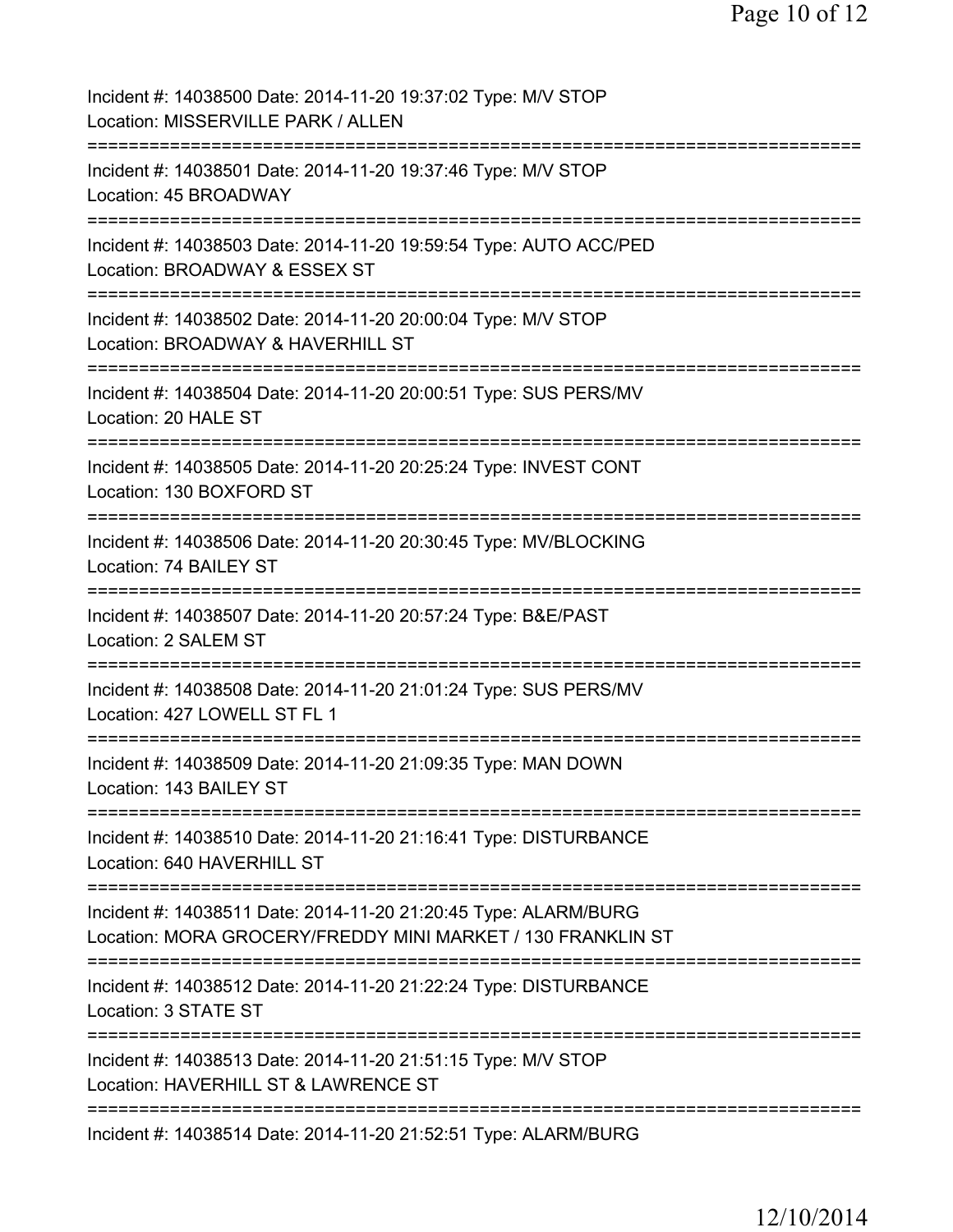| Location: FERNANDEZ BEAUTY SALON / 194 BROADWAY                                                                                                                                  |
|----------------------------------------------------------------------------------------------------------------------------------------------------------------------------------|
| Incident #: 14038515 Date: 2014-11-20 21:56:36 Type: ALARM/BURG<br>Location: DIAMOND IRON WORKS / 109 BLANCHARD ST                                                               |
| Incident #: 14038516 Date: 2014-11-20 22:05:32 Type: M/V STOP<br>Location: ANDOVER ST & BROOKFIELD ST<br>==========================                                              |
| Incident #: 14038517 Date: 2014-11-20 22:06:04 Type: UNWANTEDGUEST<br>Location: LEGACY PARK / 112 MARSTON ST #201 FL 2<br>====================================                   |
| Incident #: 14038518 Date: 2014-11-20 22:36:17 Type: ALARM/BURG<br>Location: SUBWAY / 360 BROADWAY                                                                               |
| ======================================<br>Incident #: 14038522 Date: 2014-11-20 22:38:52 Type: GENERAL SERV<br>Location: ESSEX ST & MARGIN ST<br>=============================== |
| Incident #: 14038519 Date: 2014-11-20 22:42:47 Type: M/V STOP<br>Location: APPLETON ST & ESSEX ST<br>:===================================                                        |
| Incident #: 14038520 Date: 2014-11-20 22:48:13 Type: M/V STOP<br>Location: 87 ESSEX ST                                                                                           |
| Incident #: 14038521 Date: 2014-11-20 22:49:32 Type: M/V STOP<br>Location: MARKET ST & PARKER ST                                                                                 |
| Incident #: 14038523 Date: 2014-11-20 22:59:17 Type: NOISE ORD<br>Location: PIZZA PUB / 233 LAWRENCE ST                                                                          |
| Incident #: 14038524 Date: 2014-11-20 23:02:30 Type: 209A/VIOLATION<br>Location: 4 KENT ST                                                                                       |
| Incident #: 14038525 Date: 2014-11-20 23:32:39 Type: M/V STOP<br>Location: AMESBURY ST & COMMON ST                                                                               |
| Incident #: 14038527 Date: 2014-11-20 23:40:58 Type: SUICIDE ATTEMPT<br>Location: HEAVENLY DONUTS / 262 ESSEX ST                                                                 |
| Incident #: 14038526 Date: 2014-11-20 23:41:49 Type: SUS PERS/MV<br>Location: 245 BROADWAY #1                                                                                    |
| Incident #: 14038528 Date: 2014-11-20 23:48:35 Type: CK WELL BEING<br>Location: 24 ORCHARD ST                                                                                    |